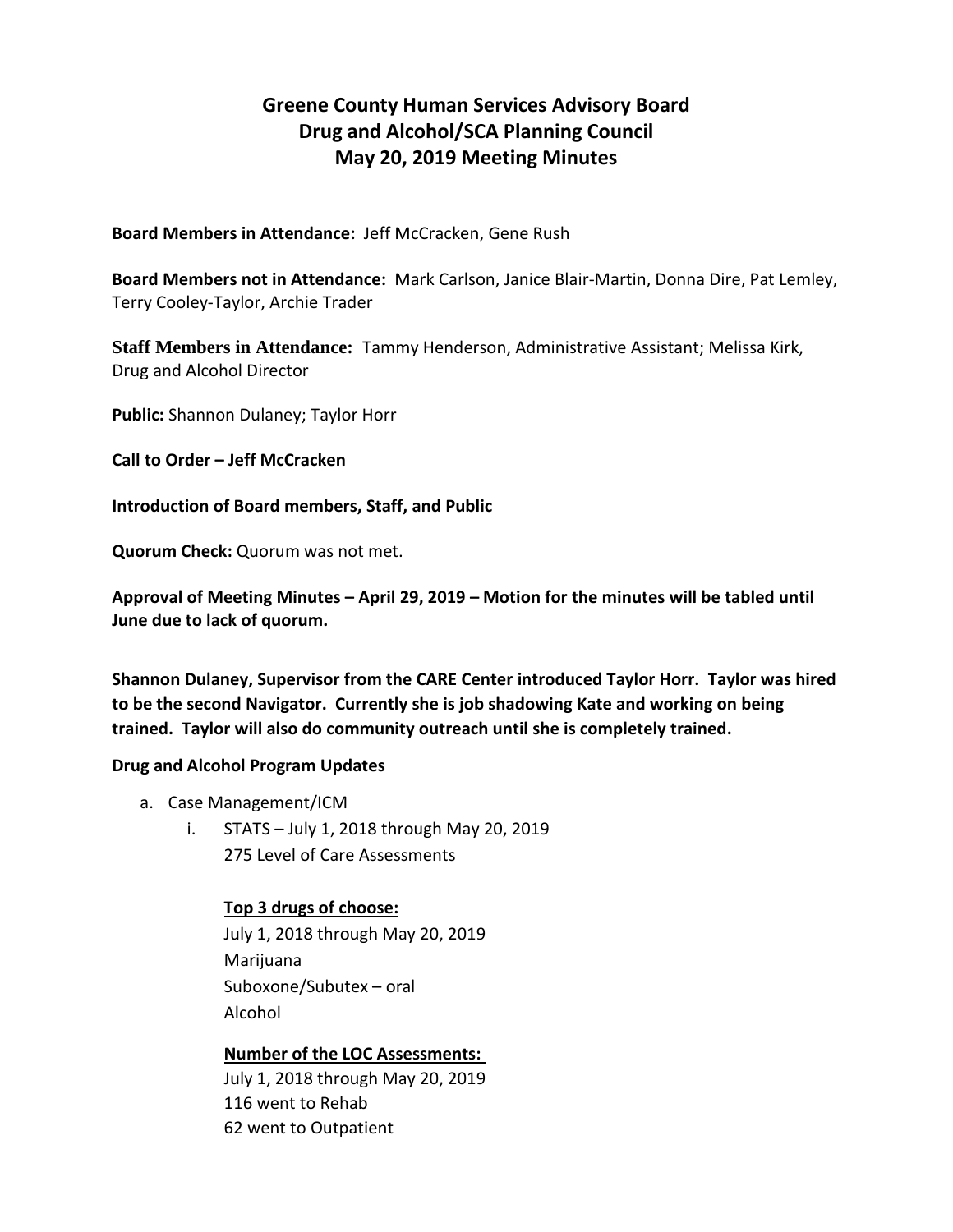- 35 went to Detox
- 15 Intensive Outpatient
- 18 Outpatient Treatment
- 8 Long-Term Residential
- 10 Not Recommended for Treatment
- 4 Psycho Education
- 8 Medically Managed Inpatient Residential
- b. Prevention
	- i. Programing in the schools Melissa gave a brief rundown of the prevention specialists and each school district that they cover and programs that they have been completing. Things are being wrapped up in the schools.
	- ii. Community Prevention
		- 1. May 11 will participated in a First Aid Training for Waynesburg VFW Auxiliary on Narcan and Overdosing. 13 Narcan Kits were distributed.
		- 2. Safe Medications is being completed in the Senor Centers.
		- 3. Participated in the Mental Health picnic.
		- 4. June 1 is World No Tobacco Day. Event will be held at Carmichaels Pool. First 100 kids will get in free.
		- 5. Soccer Camp and Basketball Camp dates are set up in June.
- c. Communities That Care CTC had Easter Egg Hunts in April in Waynesburg and Carmichaels. Movie nights are scheduled for May,
- d. Opioid Strategies
	- i. Drug Take Back Boxes & Drug Take Back Day Ordering new take back boxes and little kits to be handed out with meals on wheels.
	- ii. Opioid Task Force Opioid Presentation Stigma Session at the fairgrounds on June 4.

## **Recovery Oriented System of Care (ROSC)**

a. Oxford Houses – Melissa reported that they are working on getting men's Oxford House into a licensed recovery house.

## **Plans**

- a. CARE Proposal The CARE Proposal was handed out and reviewed. This will voted on with contracts at the June Advisory Board Meeting.
- b. Prevention Plan Due June 1. Only changes are the addition of tobacco education and the removal of Gambling Away the Golden Years. Currently looking for a new program to offer.
- c. Block Grant the members of the committee were invited to the public hearing and was asked for their input as programs offered and thoughts on changes.